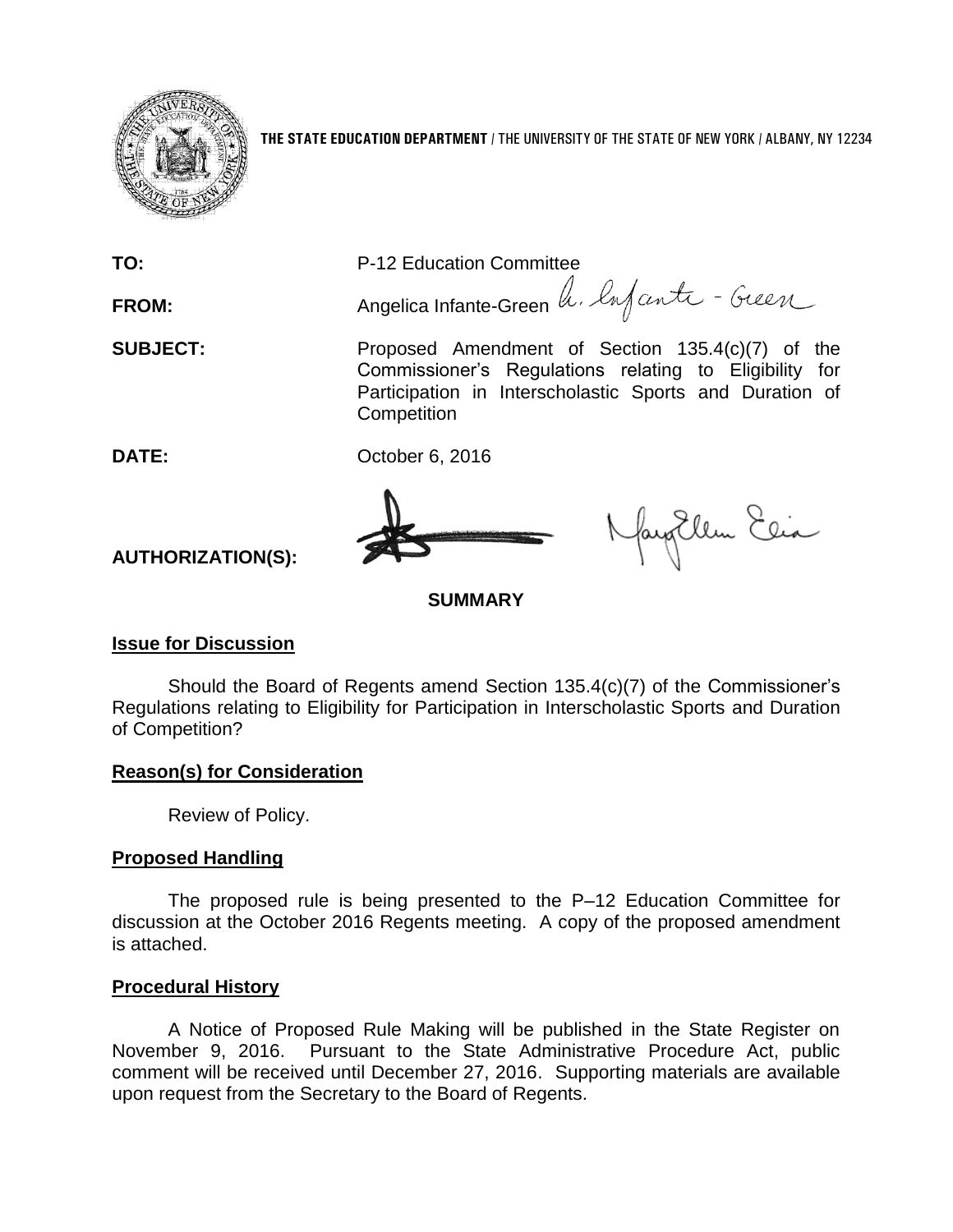## **Background Information**

Commissioner's regulation section 135.4(c)(7)(ii) establishes the parameters for participation in interscholastic athletic competition for students in grades 7 through 12. The underlying spirit of Commissioner's regulations governing interscholastic athletics is to provide for the safety and equal opportunity for participation for public school students. These principles guide athletic eligibility determinations for students in seventh or eighth grade who wish to participate in high school athletics pursuant to the athletic placement process (8 NYCRR §135.4(c)(7)(ii)(a)); as well as students who seek to extend athletic eligibility to a fifth season when they have missed a season of the sport due to accident or injury (8 NYCRR §135.4(c)(ii)(b)); for purposes of mixed competition (8 NYCRR §135.4(c)(ii)(c)); and for students with disabilities who wish to extend eligibility to participate in non-contact sports (8 NYCRR §135.4(c)(7)(ii)(d)).

# Athletic Placement Process

In general, interscholastic athletics for students in grades 7 through 12 must be organized for students in like grade groups. However, pursuant to Commissioner's regulation §135.4(c)(7)(ii)(a), a school district may choose to permit certain students to compete at a level of competition deemed appropriate to their physiological maturity, physical fitness, and skill level in relationship to other students at the desired level of competition. The current regulation provides as follows:

> A board of education may permit pupils in grades no lower than seventh to compete on any senior high school team, or permit senior high school pupils to compete on any teams in grades no lower than seventh, provided the pupils are placed at levels of competition appropriate to their physiological maturity, physical fitness, and skills in relationship to other pupils on those teams in accordance with standards established the Commissioner.

The standards by which such participation is permitted are commonly referred to as the Athletic Placement Process (APP). The APP, which was last updated in 2015, provides a protocol for districts that choose to allow students in grades 7 and 8 to play at the high school level, or for students in grades 9-12 to participate at the middle school level. Such protocol ensures that student athletes are able to participate safely at an appropriate level of competition based upon physical and emotional readiness and athletic ability, rather than age and grade alone. See Athletic Placement Process for Interschool Athletic programs:

[http://www.p12.nysed.gov/ciai/pe/documents/AthleticPlacementProcess2-11-](http://www.p12.nysed.gov/ciai/pe/documents/AthleticPlacementProcess2-11-15Revised.pdf) [15Revised.pdf](http://www.p12.nysed.gov/ciai/pe/documents/AthleticPlacementProcess2-11-15Revised.pdf)

Though not required, many school districts throughout the State employ the APP to provide appropriate interscholastic athletic opportunities for exceptional student athletes in grades 7 and 8 to play at the high school level. Existing regulations provide that to be eligible for participation in interscholastic athletic competition at any level during a semester, the student must, among other things, be a bona fide student, enrolled during the first 15 school days of such semester (8 NYCRR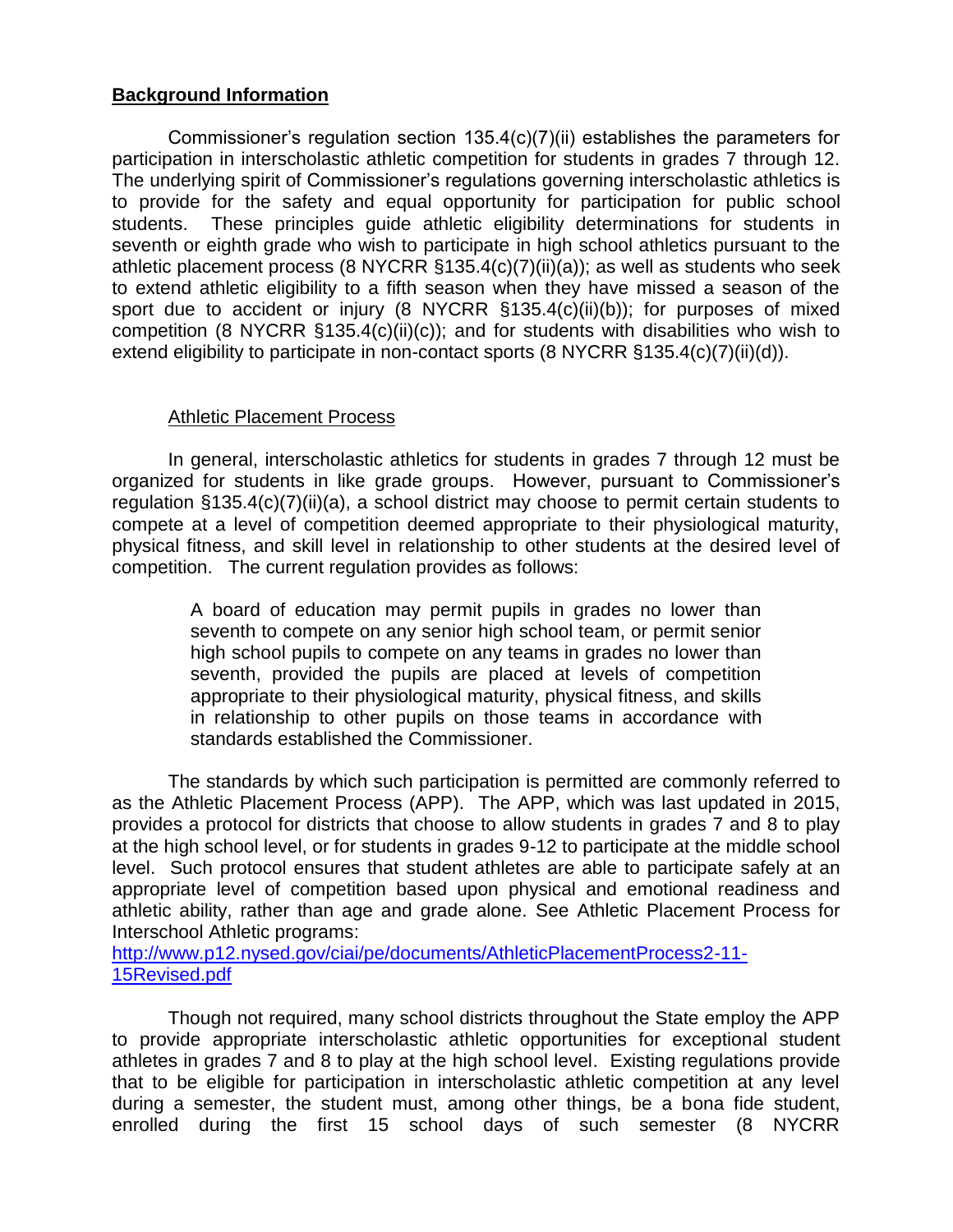§135.4[c][7][ii][b][[2]). Commissioner's regulation §135.1 defines a bona bide student as "a regularly enrolled student who is taking sufficient subjects to make an aggregate amount of three courses and who satisfies the physical education requirement."

Not all of the State's 728 school districts are traditional K-12 districts. Presently, there are 13 public school districts in the State that operate to serve students in grades K-8 only, and contract for the education of their high school students with other public school districts pursuant to the provisions of Education Law §§2040, 2045 and Commissioner's regulation §174.4. Because of their unique configuration, these 13 public school districts do not have their own "district high school," and as a result, questions have arisen regarding the ability of students who are enrolled in K-8 public school districts to participate in the APP because they are not "enrolled" in a district with its own high school.

The proposed regulation is therefore designed to clarify the conditions under which K-8 public school districts may employ the APP protocol to allow the opportunity for exceptional student athletes to participate in interscholastic sports at the high school(s) with which the K-8 school district contracts for the education of its high school students, when such students are bona fide students of the K-8 school district. However, in an effort to avoid recruitment or other efforts to entice middle-school students to play for a specific high school, the regulation provides for a year of ineligibility if, following participation on a high school team pursuant to APP, the student chooses to attend a different high school with which the K-8 district contracts for the  $9<sup>th</sup>$ grade year.

The existing guidance relating to the APP protocol is comprehensive. However, additional revisions will be necessary to provide these few K-8 school districts and the districts with which they contract for the education of their high school students with the necessary guidance to safely and appropriately implement the APP, if they choose.

### Duration of Competition

Commissioner's regulation §135.4(c)(7)(ii)(b)(1)(i), relating to the duration of competition, limits the participation of students in high school athletic competition to four consecutive seasons commencing with the student's entry into the ninth grade and prior to graduation. However, the regulation provides that a request for an extension of duration of competition may be granted if sufficient evidence demonstrates that the student's failure to enter competition during one or more seasons was directly caused by illness or accident, and such illness or accident will require the student to attend school for one or more additional semesters to graduate.

Prior to October 2014, this regulation also allowed students to seek an extension of eligibility when the student failed to enter competition for "other circumstances beyond the control of the student." In response to confusion from the field, the Board of Regents amended the regulation to limit the eligibility extension for reasons only related to accident or illness. However, recognizing that extenuating circumstances may exist which do not neatly fit into the categories of accident or illness, but may still be suitable for extending a student's athletic eligibility, the Department seeks to amend the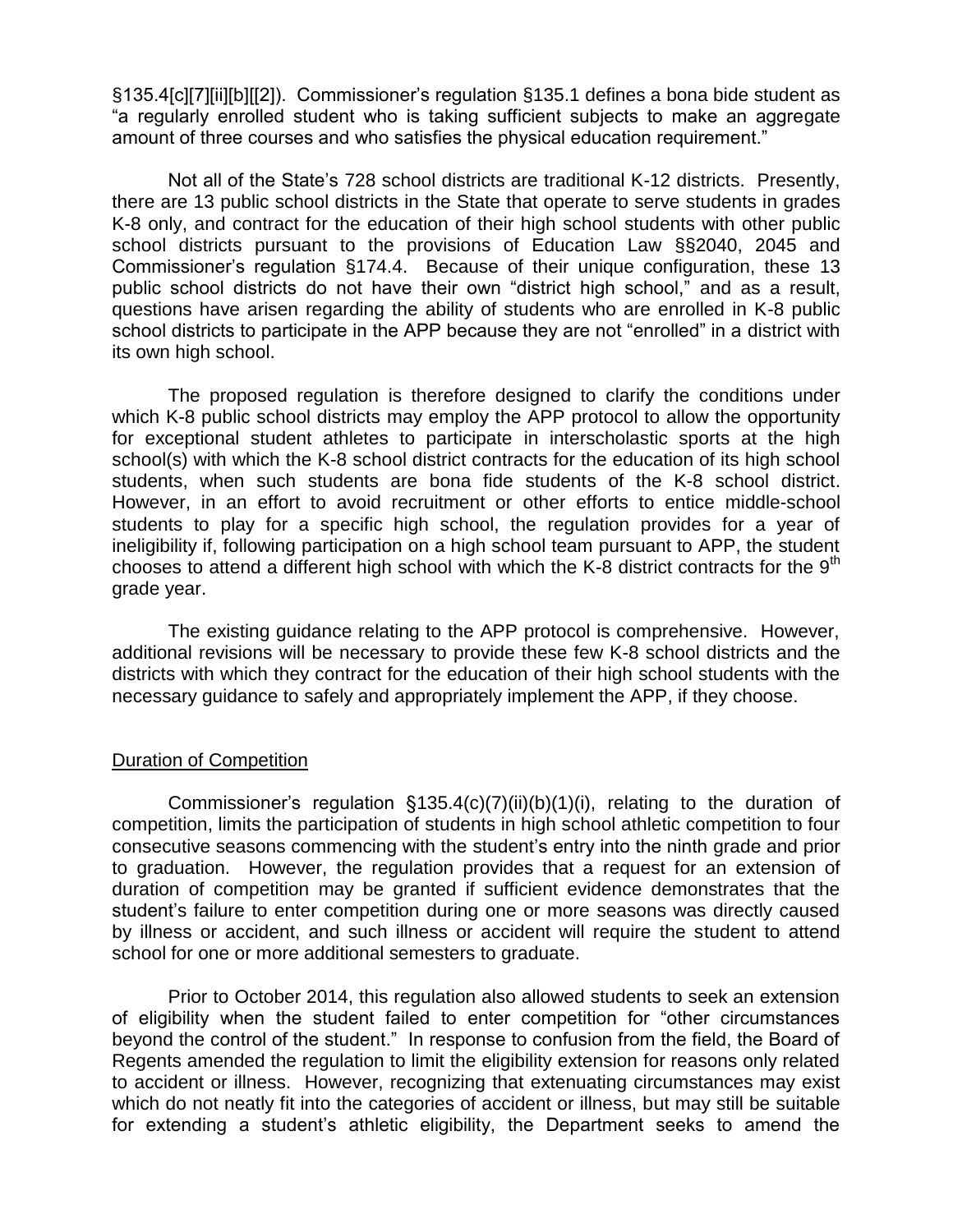regulation and provide that the eligibility of a student who has not attained the age of 19 years prior to July 1st may be extended not only based on accident or illness, but also if sufficient evidence is presented that the failure to enter competition was based on "other circumstances beyond the student's control." The proposed amendment also provides the Commissioner with the discretion to review a determination to grant or deny an extension of eligibility based on specific criteria. As proposed, the regulation would permit a student's eligibility to be extended for illness, accident, or other circumstances beyond the control of the pupil if evidence in the record demonstrates that:

- (a) the pupil's failure to enter competition during one or more seasons of a sport was caused by illness, accident, or other circumstances beyond the control of the pupil;
- (b) as a direct result of such circumstances the pupil is required to attend school for one or more additional semesters in order to graduate;
- (c) the safety of the pupil or others is not at risk; and
- $\bullet$  (d) that the pupil will not hold an unfair advantage in the competition.

These proposed amendments are intended to provide greater clarity and to ensure safe and equitable interscholastic athletic competition for all public school students.

# **Related Regents Items**

[http://www.regents.nysed.gov/common/regents/files/1014p12a4\\_2.pdf](http://www.regents.nysed.gov/common/regents/files/1014p12a4_2.pdf)

# **Timetable for Implementation**

Following the 45-day public comment period required under the State Administrative Procedure Act, it is anticipated that the proposed rule will be presented for permanent adoption at the February 2017 Regents meeting. If adopted at the February meeting, the proposed amendment will become effective for the next school year, commencing on July 1, 2017.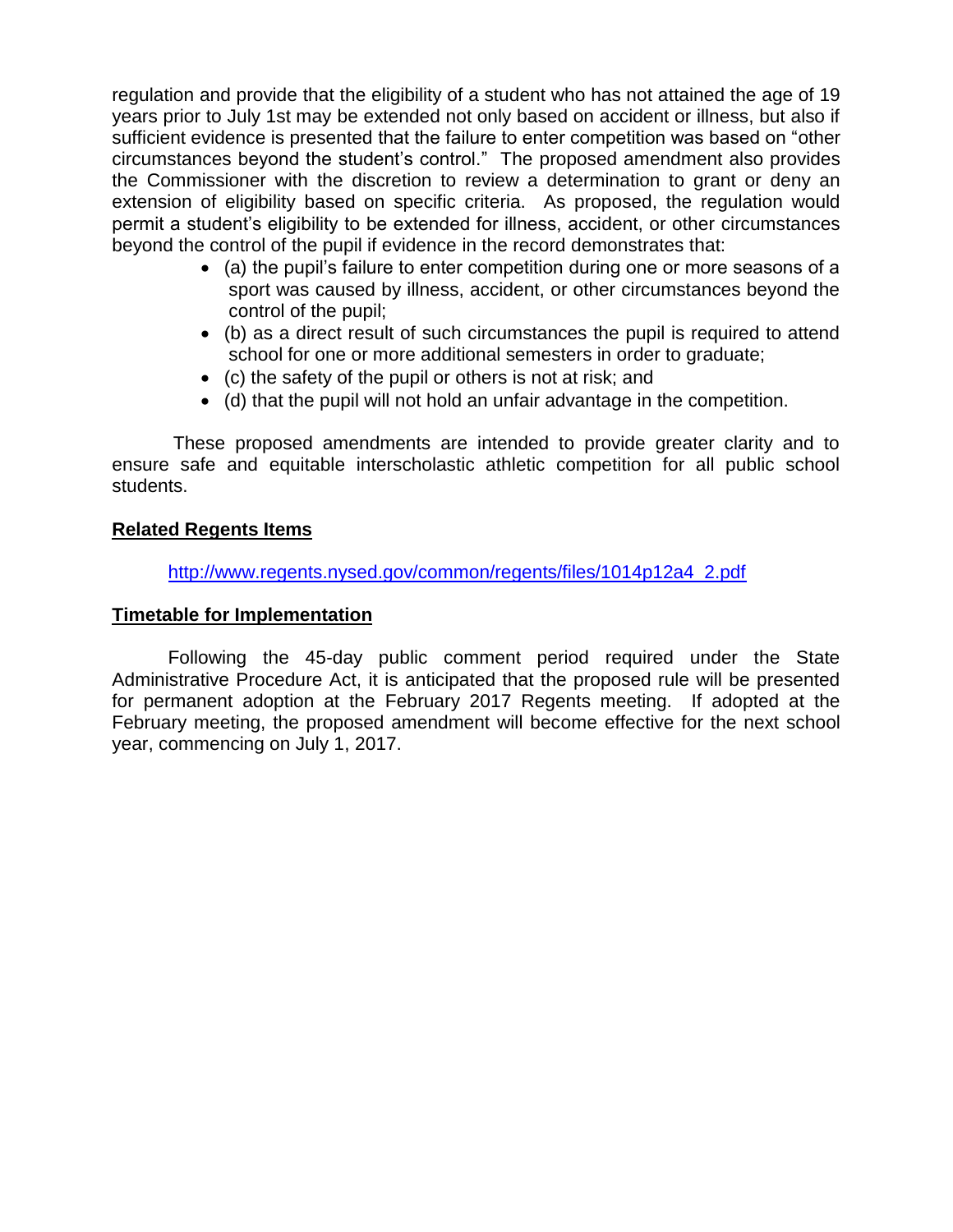#### **Attachment A**

#### AMENDMENT TO THE REGULATIONS OF THE COMMISSIONER OF EDUCATION

Pursuant to Education Law sections 101, 207, 305, 803 and 3204.

1. Subclause (4) of clause (a) of subparagraph (ii) of paragraph (7) of subdivision (c) of section 135.4 of the Regulations of the Commissioner of Education is amended by adding a new item (1), effective July 1, 2017 to read as follows:

(ii) Provisions for interschool athletic activities for pupils in grades 7 through 12. It shall be the duty of the trustees and boards of education to conduct interschool athletic competition for grades 7 through 12 in accordance with the following:

(*a*) Interschool athletic competition for pupils in junior high school grades seven, eight and nine. Such competition shall be conducted in accordance with the following: Seventh and eighth grade teams may participate only with teams of like grade groups, with the following exceptions:

(*1*) In junior high school, competition may include grades seven through nine.

(*2*) In six-year high schools, competition may include grades seven through nine.

(*3*) In four-year high schools, ninth grade pupils may participate in junior high competition.

(*4*) (*i*) A board of education may permit pupils in grades no lower than seventh to compete on any senior high school team, or permit senior high school pupils to compete on any teams in grades no lower than seventh, provided the pupils are placed at levels of competition appropriate to their physiological maturity, physical fitness and skills in relationship to other pupils on those teams in accordance with standards established by the commissioner.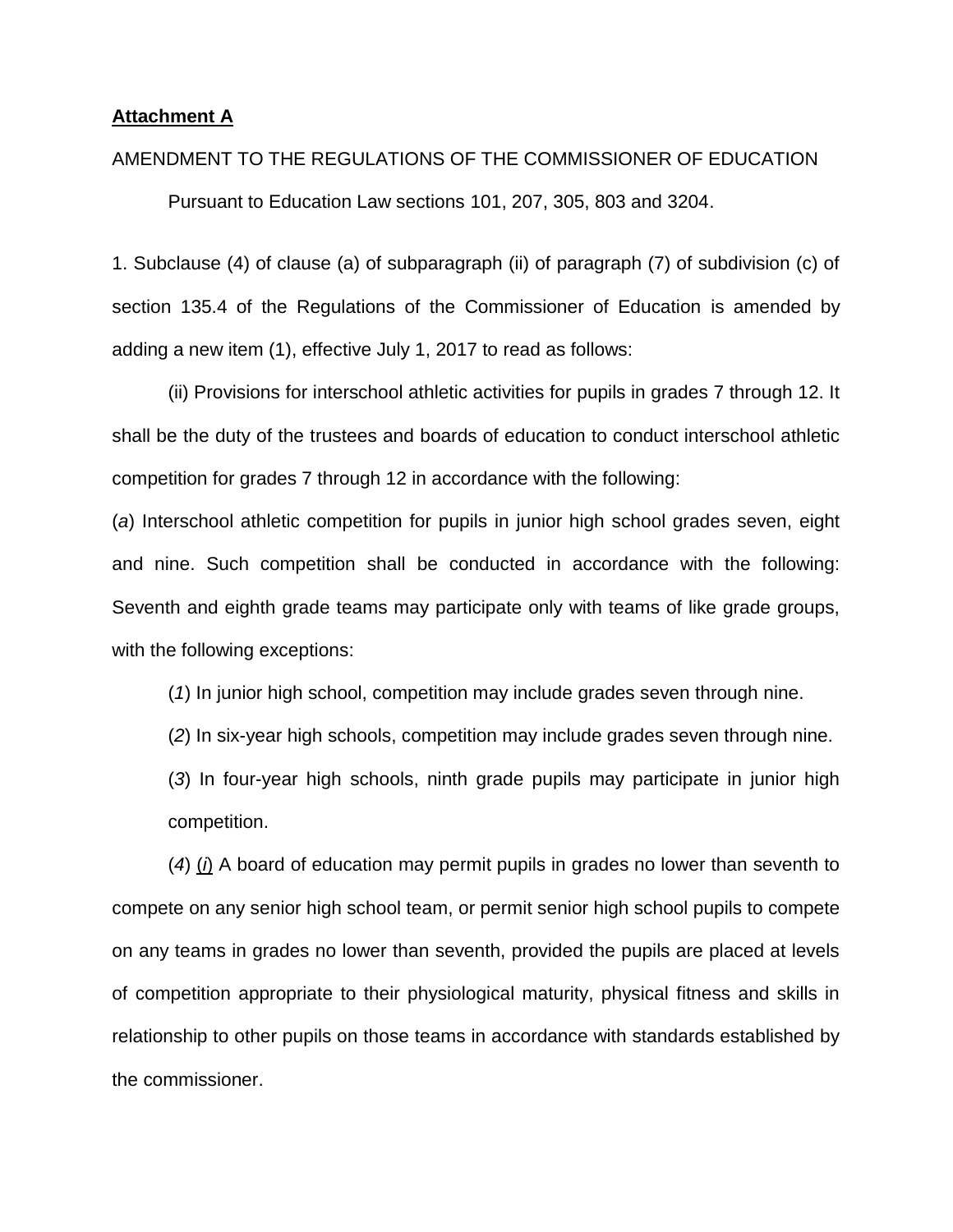(*ii*) Nothing in this subclause shall prohibit a bona fide seventh or eighth grade student, as defined by subdivision (g) of section 135.1, who is regularly enrolled in a public school district organized for pupils in kindergarten through eighth grade that contracts with a neighboring school district or districts on a tuition basis for the education of its high school students pursuant to Education Law sections 2040 and 2045 and section 174.4 of this Title, from seeking to participate in a high school team, in accordance with the standards described in item (*i*) of this subclause, provided that the boards of education of the sending school district (as such term is defined in section 174.4(a)(1) of this Title) and the receiving school district(s) (as such term is defined in section 174.4(a)(2) of this Title) adopt a resolution to permit such participation. In the case of seventh and eighth grade students attending a public school district organized for pupils in kindergarten through eighth grade that contracts with more than one neighboring school district for the education of its high school students, any such seventh or eighth grade student who participates in high school athletics pursuant to this subclause may select only one high school in which to compete during their seventh and eighth grade participation; if, following participation in a high school team during seventh and/or eighth grade, such student chooses to attend a different high school with which the student's kindergarten through eighth grade school district contracts for the education of its high school students, such student shall be ineligible to participate in any interscholastic athletic contest in a particular sport for a period of one year.

2. Clause (b) of subparagraph (ii) of paragraph (7) of subdivision (c) of section 135.4 of the Regulations of the Commissioner of Education shall be amended, effective July 1, 2017 to read as follows: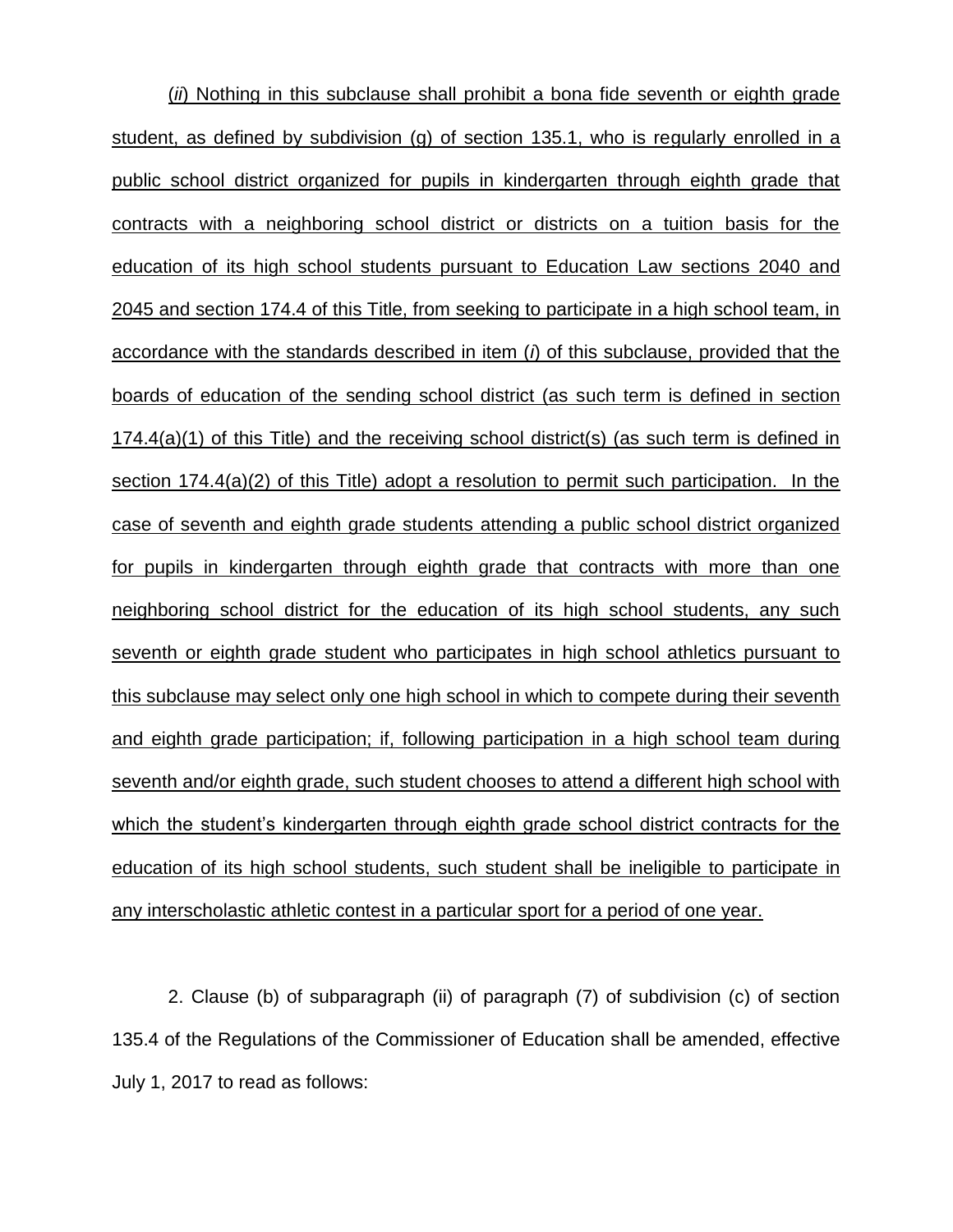(b) Interschool athletic competition for pupils in senior high school grades 9, 10, 11 and 12. Inter-high school athletic competition shall be limited to competition between high school teams, composed of pupils in grades 9 to 12 inclusive, except as otherwise provided in subclause (a)(4) of this subparagraph. Such activities shall be conducted in accordance with the following:

(*1*) Duration of competition. A pupil shall be eligible for senior high school athletic competition in a sport during each of four consecutive seasons of such sport commencing with the pupil's entry into the ninth grade and prior to graduation, except as otherwise provided in this subclause, or except as authorized by a waiver granted under clause (d) of this subparagraph to a student with a disability. If a board of education has adopted a policy, pursuant to subclause (a)(4) of this subparagraph, to permit pupils in the seventh and eighth grades to compete in senior high school athletic competition, such pupils shall be eligible for competition during five consecutive seasons of a sport commencing with the pupil's entry into the eighth grade, or six consecutive seasons of a sport commencing with the pupil's entry into the seventh grade. A pupil enters competition in a given year when the pupil is a member of the team in the sport involved, and that team has completed at least one contest. A pupil shall be eligible for interschool competition in grades 9, 10, 11 and 12 until the last day of the school year in which he or she attains the age of 19, except as otherwise provided in subclause (a)(4) or clause (d) of this subparagraph, or in this subclause. The eligibility for competition of a pupil who has not attained the age of 19 years prior to July 1st may be extended under the following circumstances.

(*i*) If sufficient evidence is presented by the chief school officer to the section to show that the pupil's failure to enter competition during one or more seasons of a sport was caused by illness, [or] accident or other circumstances beyond the control of the pupil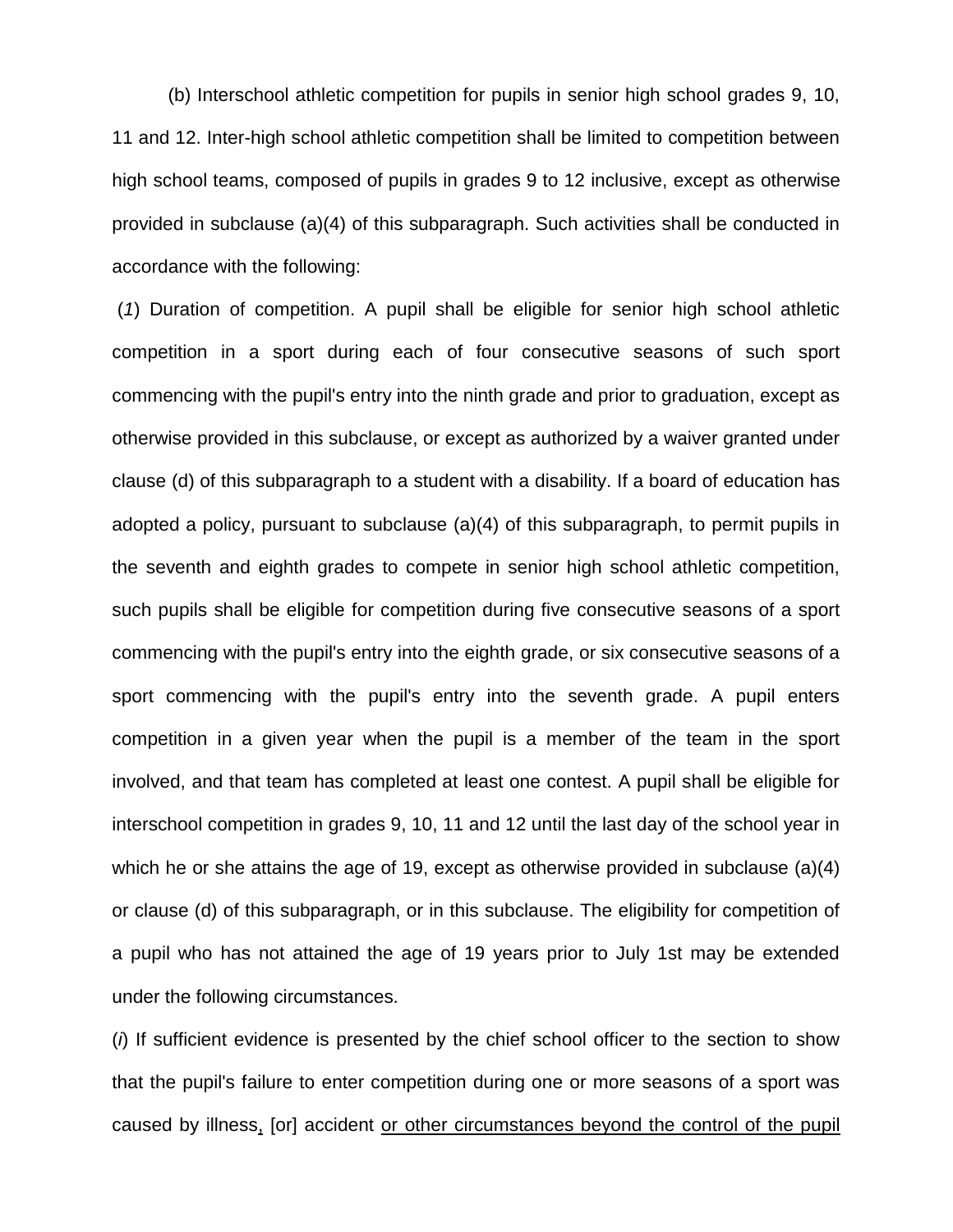such pupil's eligibility shall be extended accordingly in that sport. In order to be deemed sufficient, the evidence must [include documentation showing that as a direct result of the illness or accident, the pupil will be required to attend school for one or more additional semesters in order to graduate] demonstrate that, (a) the pupil's failure to enter competition during one or more seasons of a sport was caused by illness, accident, or other circumstances beyond the control of the pupil; (b) as a direct result of such circumstances the pupil is required to attend school for one or more additional semesters in order to graduate; (c) the safety of the pupil or others is not at risk; and (d) that the pupil will not hold an unfair advantage in the competition. However, nothing herein shall be construed to extend a student's eligibility beyond the age of 19, except for a student with a disability pursuant to the requirements of clause (d) of subparagraph (ii).

(*ii*) If the chief school officer demonstrates to the satisfaction of the section that the pupil's failure to enter competition during one or more seasons of a sport is caused by such pupil's enrollment in a national or international student exchange program or foreign study program, that as a result of such enrollment the pupil will be required to attend school for one or more additional semesters in order to graduate, and that the pupil did not enter competition in any sport while enrolled in such program, such pupil's eligibility shall be extended accordingly in such sport.

(iii) If the section declines to extend the pupil's eligibility in accordance with this subclause, the section shall provide written notice of such determination to the chief school officer, with a copy to the pupil's parent, guardian or person in parental relation. Such notice shall include, as applicable: information regarding the athletic association's internal appeal process, including the name of the individual and address to which such appeal is to be directed; or a statement that the determination may be appealed to the